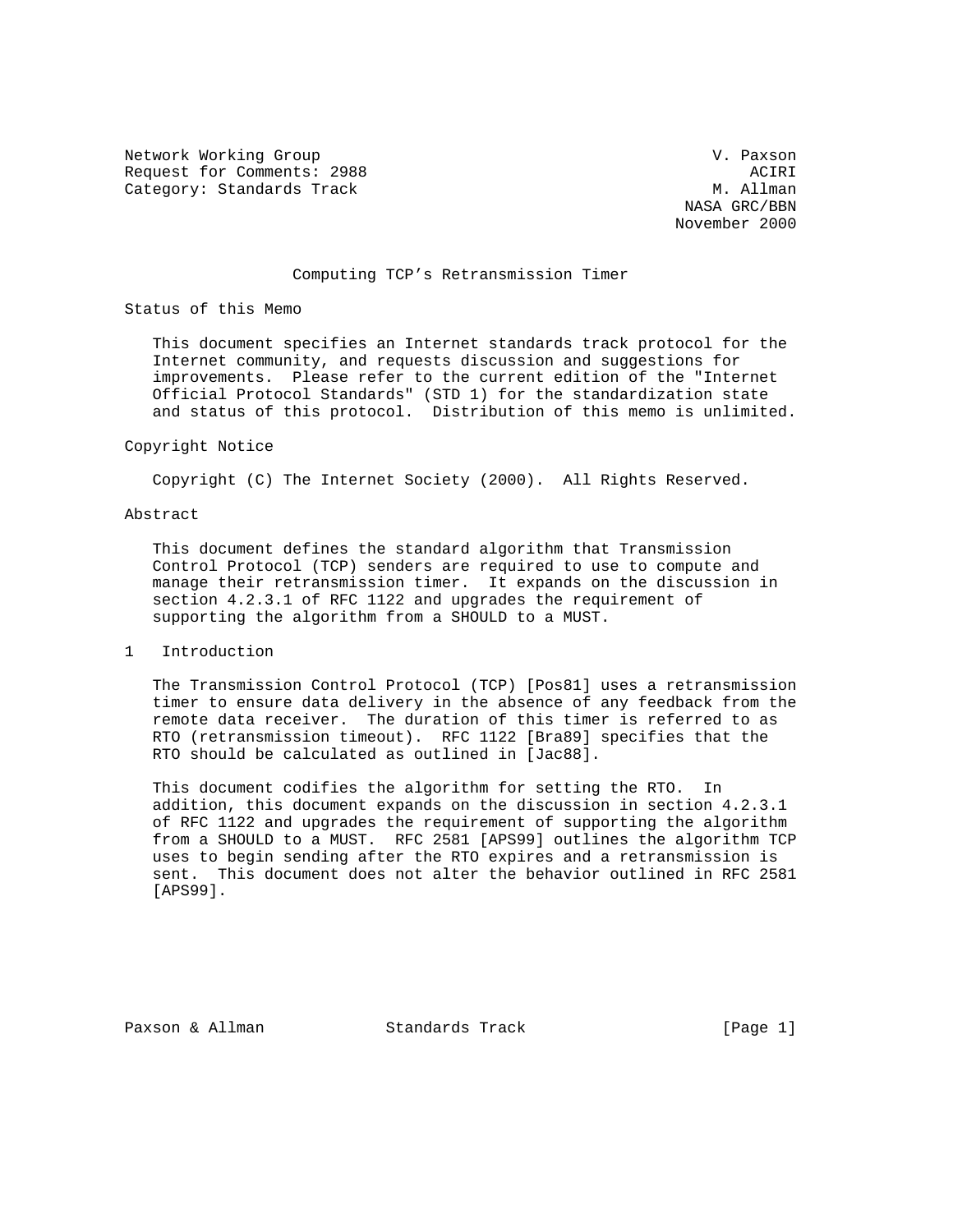In some situations it may be beneficial for a TCP sender to be more conservative than the algorithms detailed in this document allow. However, a TCP MUST NOT be more aggressive than the following algorithms allow.

 The key words "MUST", "MUST NOT", "REQUIRED", "SHALL", "SHALL NOT", "SHOULD", "SHOULD NOT", "RECOMMENDED", "MAY", and "OPTIONAL" in this document are to be interpreted as described in [Bra97].

2 The Basic Algorithm

 To compute the current RTO, a TCP sender maintains two state variables, SRTT (smoothed round-trip time) and RTTVAR (round-trip time variation). In addition, we assume a clock granularity of G seconds.

 The rules governing the computation of SRTT, RTTVAR, and RTO are as follows:

 (2.1) Until a round-trip time (RTT) measurement has been made for a segment sent between the sender and receiver, the sender SHOULD set RTO <- 3 seconds (per RFC 1122 [Bra89]), though the "backing off" on repeated retransmission discussed in (5.5) still applies.

> Note that some implementations may use a "heartbeat" timer that in fact yield a value between 2.5 seconds and 3 seconds. Accordingly, a lower bound of 2.5 seconds is also acceptable, providing that the timer will never expire faster than 2.5 seconds. Implementations using a heartbeat timer with a granularity of G SHOULD not set the timer below 2.5 + G seconds.

(2.2) When the first RTT measurement R is made, the host MUST set

 SRTT <- R RTTVAR <- R/2 RTO <- SRTT + max (G, K\*RTTVAR)

where  $K = 4$ .

(2.3) When a subsequent RTT measurement R' is made, a host MUST set

RTTVAR <-  $(1 - \beta) * RTTVAR + \beta)$  +  $| SRTT - R' |$ SRTT  $\leftarrow$  (1 - alpha) \* SRTT + alpha \* R'

Paxson & Allman Standards Track [Page 2]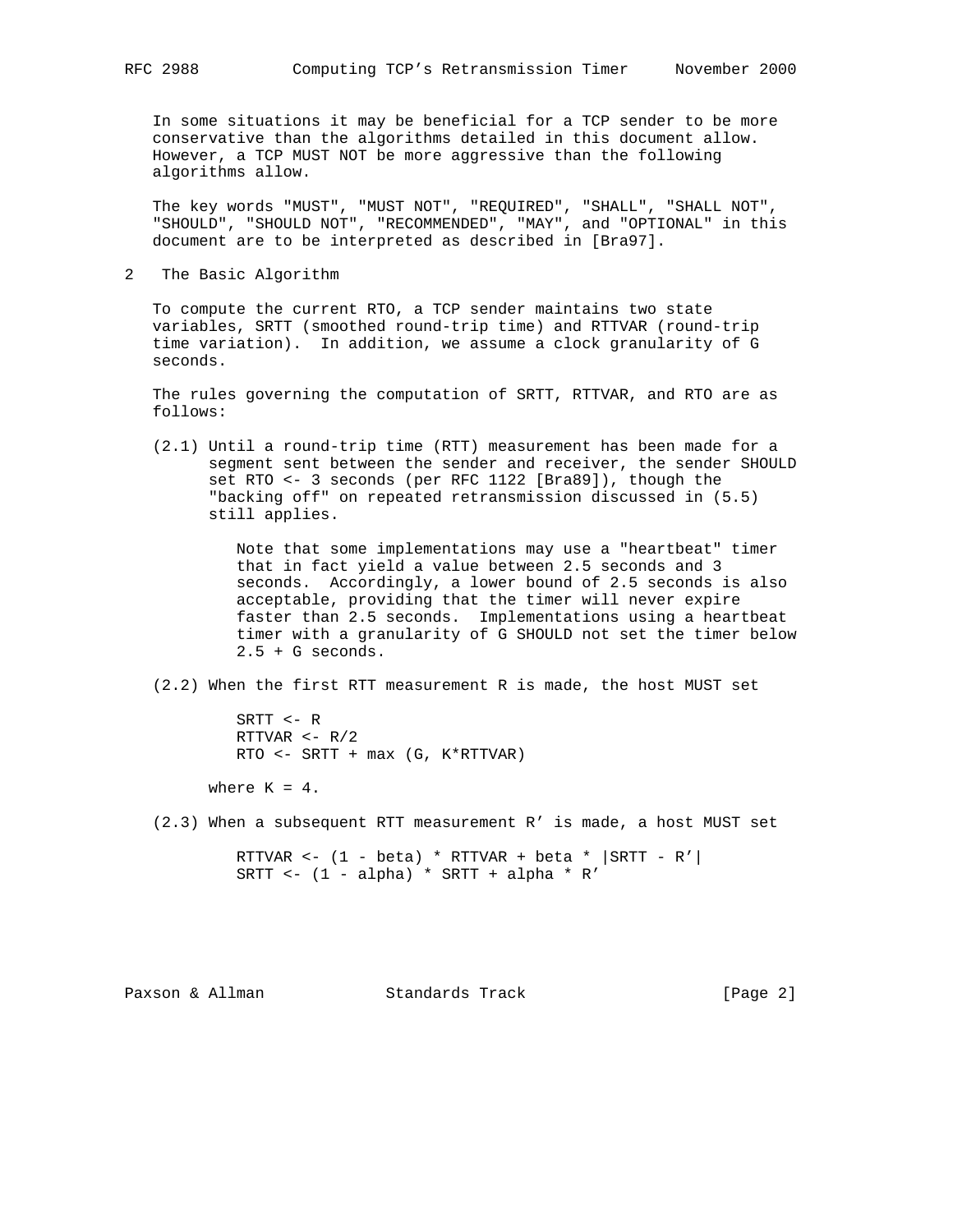The value of SRTT used in the update to RTTVAR is its value before updating SRTT itself using the second assignment. That is, updating RTTVAR and SRTT MUST be computed in the above order.

The above SHOULD be computed using alpha= $1/8$  and beta= $1/4$  (as suggested in [JK88]).

 After the computation, a host MUST update RTO <- SRTT + max (G, K\*RTTVAR)

 (2.4) Whenever RTO is computed, if it is less than 1 second then the RTO SHOULD be rounded up to 1 second.

 Traditionally, TCP implementations use coarse grain clocks to measure the RTT and trigger the RTO, which imposes a large minimum value on the RTO. Research suggests that a large minimum RTO is needed to keep TCP conservative and avoid spurious retransmissions [AP99]. Therefore, this specification requires a large minimum RTO as a conservative approach, while at the same time acknowledging that at some future point, research may show that a smaller minimum RTO is acceptable or superior.

- (2.5) A maximum value MAY be placed on RTO provided it is at least 60 seconds.
- 3 Taking RTT Samples

 TCP MUST use Karn's algorithm [KP87] for taking RTT samples. That is, RTT samples MUST NOT be made using segments that were retransmitted (and thus for which it is ambiguous whether the reply was for the first instance of the packet or a later instance). The only case when TCP can safely take RTT samples from retransmitted segments is when the TCP timestamp option [JBB92] is employed, since the timestamp option removes the ambiguity regarding which instance of the data segment triggered the acknowledgment.

 Traditionally, TCP implementations have taken one RTT measurement at a time (typically once per RTT). However, when using the timestamp option, each ACK can be used as an RTT sample. RFC 1323 [JBB92] suggests that TCP connections utilizing large congestion windows should take many RTT samples per window of data to avoid aliasing effects in the estimated RTT. A TCP implementation MUST take at least one RTT measurement per RTT (unless that is not possible per Karn's algorithm).

Paxson & Allman Standards Track [Page 3]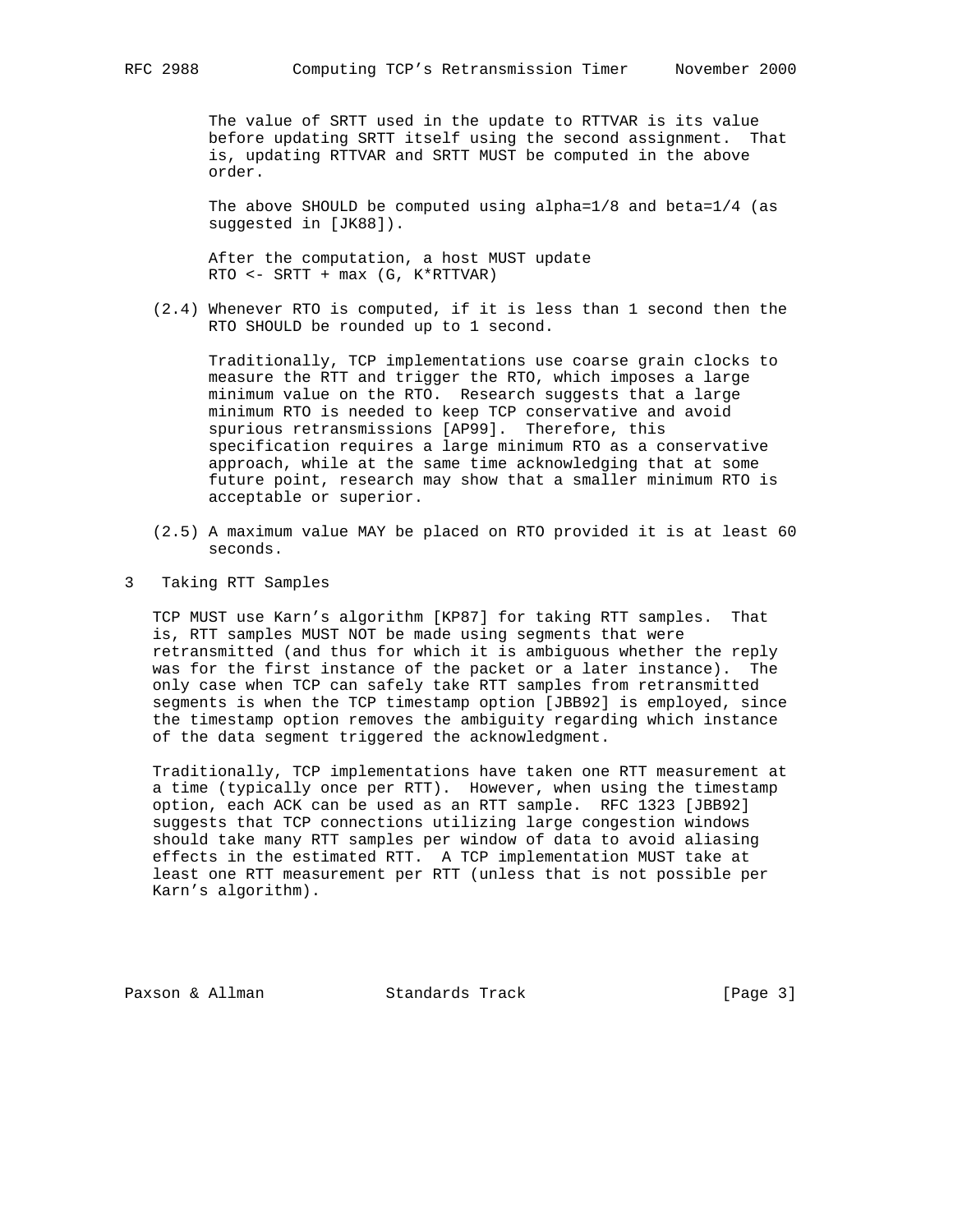For fairly modest congestion window sizes research suggests that timing each segment does not lead to a better RTT estimator [AP99]. Additionally, when multiple samples are taken per RTT the alpha and beta defined in section 2 may keep an inadequate RTT history. A method for changing these constants is currently an open research question.

4 Clock Granularity

 There is no requirement for the clock granularity G used for computing RTT measurements and the different state variables. However, if the K\*RTTVAR term in the RTO calculation equals zero, the variance term MUST be rounded to G seconds (i.e., use the equation given in step 2.3).

RTO <- SRTT + max (G, K\*RTTVAR)

 Experience has shown that finer clock granularities (<= 100 msec) perform somewhat better than more coarse granularities.

 Note that [Jac88] outlines several clever tricks that can be used to obtain better precision from coarse granularity timers. These changes are widely implemented in current TCP implementations.

5 Managing the RTO Timer

 An implementation MUST manage the retransmission timer(s) in such a way that a segment is never retransmitted too early, i.e. less than one RTO after the previous transmission of that segment.

 The following is the RECOMMENDED algorithm for managing the retransmission timer:

- (5.1) Every time a packet containing data is sent (including a retransmission), if the timer is not running, start it running so that it will expire after RTO seconds (for the current value of RTO).
- (5.2) When all outstanding data has been acknowledged, turn off the retransmission timer.
- (5.3) When an ACK is received that acknowledges new data, restart the retransmission timer so that it will expire after RTO seconds (for the current value of RTO).

Paxson & Allman Standards Track [Page 4]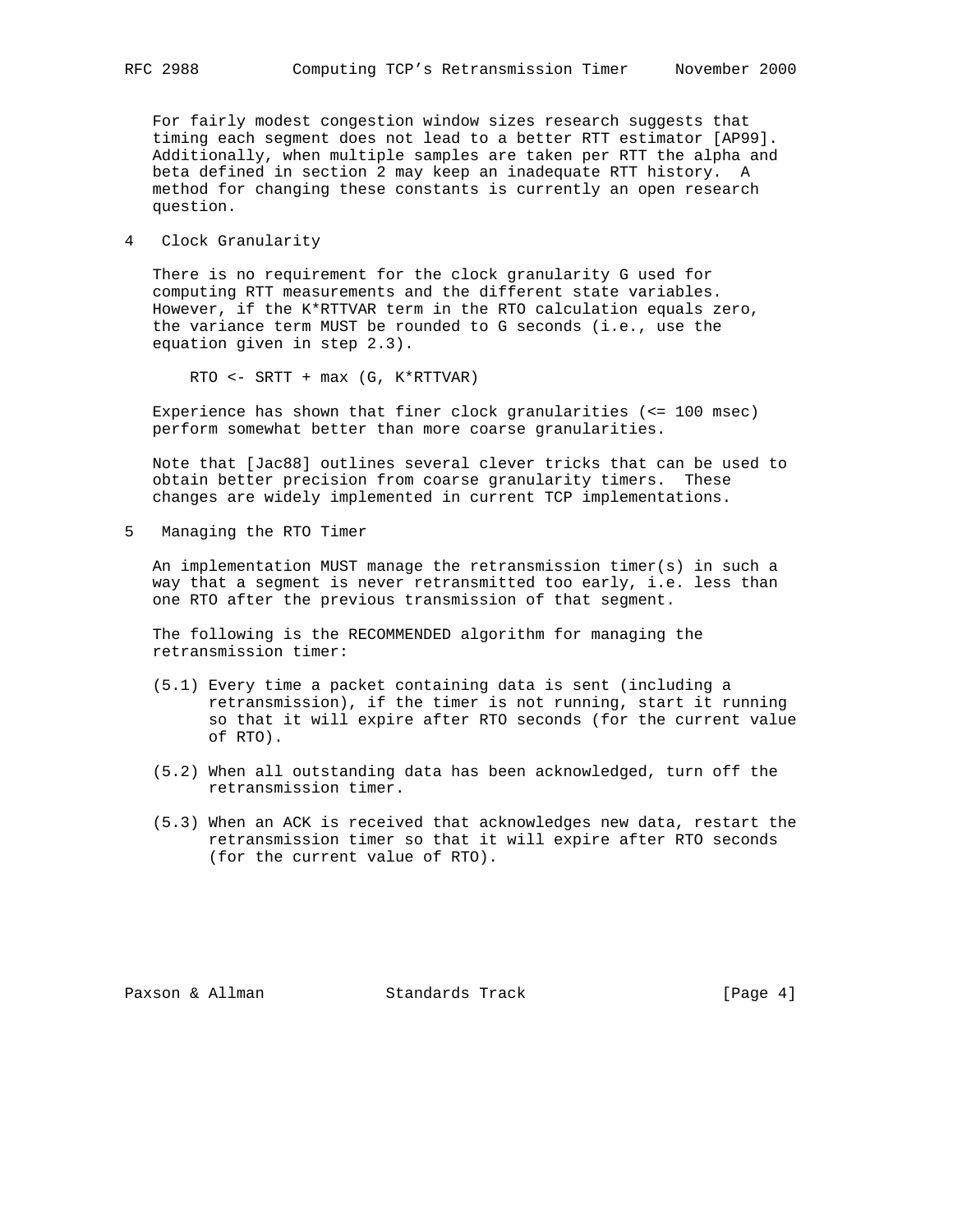When the retransmission timer expires, do the following:

- (5.4) Retransmit the earliest segment that has not been acknowledged by the TCP receiver.
- (5.5) The host MUST set RTO <- RTO \* 2 ("back off the timer"). The maximum value discussed in (2.5) above may be used to provide an upper bound to this doubling operation.
- (5.6) Start the retransmission timer, such that it expires after RTO seconds (for the value of RTO after the doubling operation outlined in 5.5).

 Note that after retransmitting, once a new RTT measurement is obtained (which can only happen when new data has been sent and acknowledged), the computations outlined in section 2 are performed, including the computation of RTO, which may result in "collapsing" RTO back down after it has been subject to exponential backoff (rule 5.5).

 Note that a TCP implementation MAY clear SRTT and RTTVAR after backing off the timer multiple times as it is likely that the current SRTT and RTTVAR are bogus in this situation. Once SRTT and RTTVAR are cleared they should be initialized with the next RTT sample taken per (2.2) rather than using (2.3).

6 Security Considerations

 This document requires a TCP to wait for a given interval before retransmitting an unacknowledged segment. An attacker could cause a TCP sender to compute a large value of RTO by adding delay to a timed packet's latency, or that of its acknowledgment. However, the ability to add delay to a packet's latency often coincides with the ability to cause the packet to be lost, so it is difficult to see what an attacker might gain from such an attack that could cause more damage than simply discarding some of the TCP connection's packets.

 The Internet to a considerable degree relies on the correct implementation of the RTO algorithm (as well as those described in RFC 2581) in order to preserve network stability and avoid congestion collapse. An attacker could cause TCP endpoints to respond more aggressively in the face of congestion by forging acknowledgments for segments before the receiver has actually received the data, thus lowering RTO to an unsafe value. But to do so requires spoofing the acknowledgments correctly, which is difficult unless the attacker can monitor traffic along the path between the sender and the receiver. In addition, even if the

Paxson & Allman Standards Track [Page 5]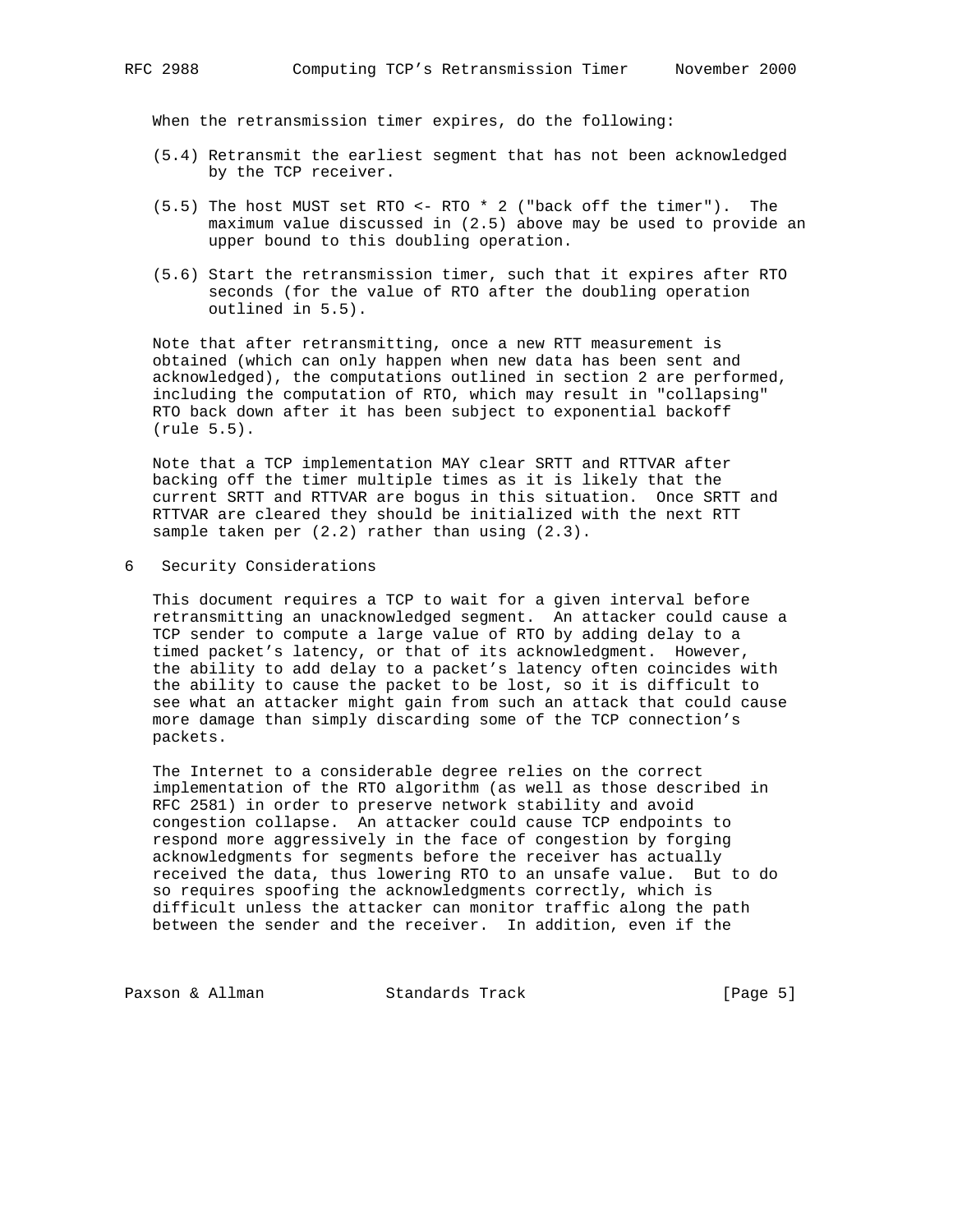attacker can cause the sender's RTO to reach too small a value, it appears the attacker cannot leverage this into much of an attack (compared to the other damage they can do if they can spoof packets belonging to the connection), since the sending TCP will still back off its timer in the face of an incorrectly transmitted packet's loss due to actual congestion.

#### Acknowledgments

 The RTO algorithm described in this memo was originated by Van Jacobson in [Jac88].

# References

- [AP99] Allman, M. and V. Paxson, "On Estimating End-to-End Network Path Properties", SIGCOMM 99.
- [APS99] Allman, M., Paxson V. and W. Stevens, "TCP Congestion Control", RFC 2581, April 1999.
- [Bra89] Braden, R., "Requirements for Internet Hosts -- Communication Layers", STD 3, RFC 1122, October 1989.
- [Bra97] Bradner, S., "Key words for use in RFCs to Indicate Requirement Levels", BCP 14, RFC 2119, March 1997.
- [Jac88] Jacobson, V., "Congestion Avoidance and Control", Computer Communication Review, vol. 18, no. 4, pp. 314-329, Aug. 1988.
- [JK88] Jacobson, V. and M. Karels, "Congestion Avoidance and Control", ftp://ftp.ee.lbl.gov/papers/congavoid.ps.Z.
- [KP87] Karn, P. and C. Partridge, "Improving Round-Trip Time Estimates in Reliable Transport Protocols", SIGCOMM 87.
- [Pos81] Postel, J., "Transmission Control Protocol", STD 7, RFC 793, September 1981.

Paxson & Allman Standards Track [Page 6]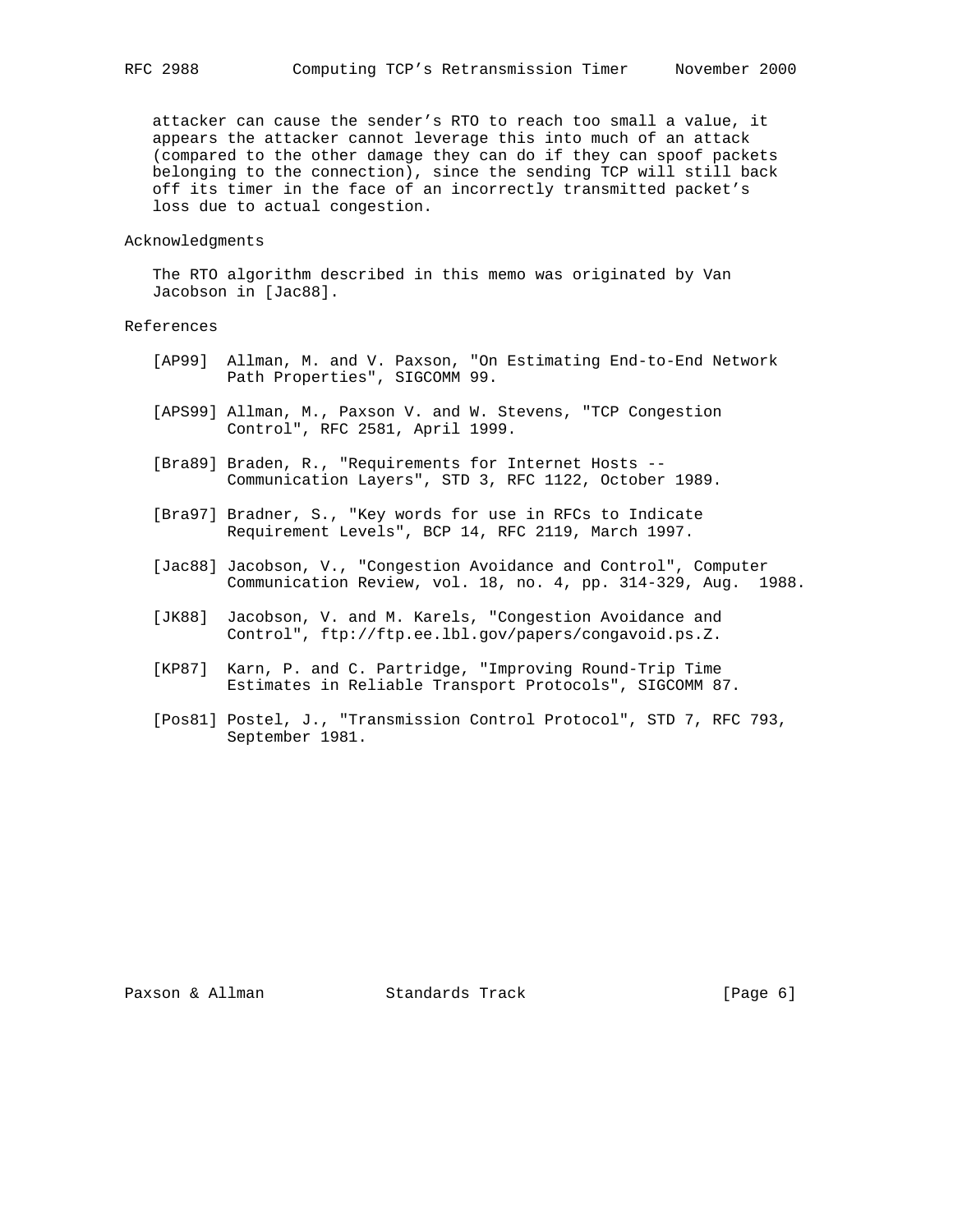Author's Addresses

 Vern Paxson ACIRI / ICSI 1947 Center Street Suite 600 Berkeley, CA 94704-1198

 Phone: 510-666-2882 Fax: 510-643-7684 EMail: vern@aciri.org http://www.aciri.org/vern/

 Mark Allman NASA Glenn Research Center/BBN Technologies Lewis Field 21000 Brookpark Rd. MS 54-2 Cleveland, OH 44135

 Phone: 216-433-6586 Fax: 216-433-8705 EMail: mallman@grc.nasa.gov http://roland.grc.nasa.gov/˜mallman